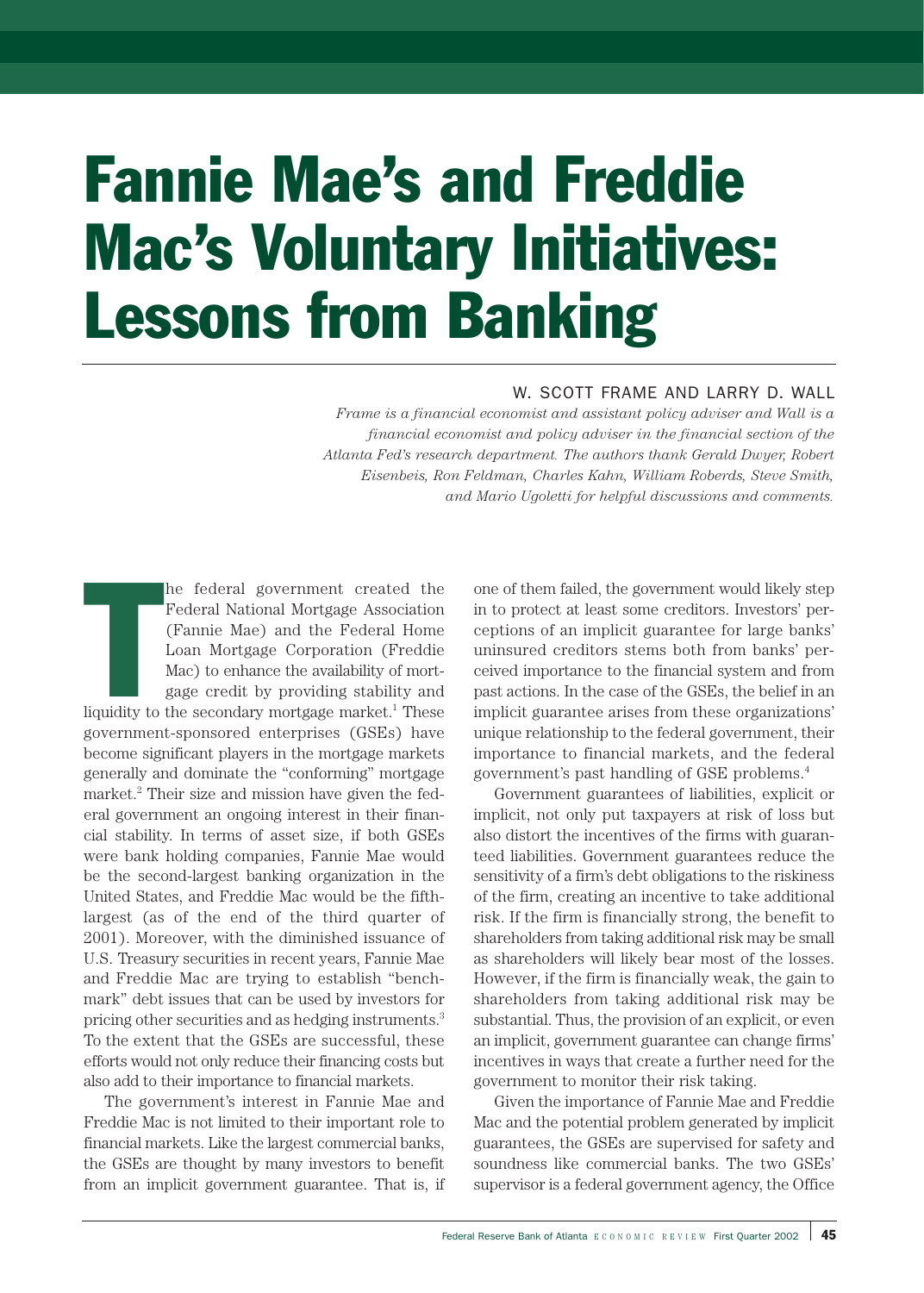of Federal Housing Enterprise Oversight (OFHEO).<sup>5</sup> However, a variety of concerns have been raised about the GSEs' supervision (see Frame and Wall 2002). A legislative initiative in 2000 intended to address these concerns would have altered the housing GSEs' relationship with the federal government and reorganized their supervisory oversight.<sup>6</sup>

Fannie Mae and Freddie Mac recently announced a set of six voluntary initiatives intended to enhance market discipline, increase liquidity, and improve transparency. The initiatives are voluntary in the sense that the actions are not required by either legislation or regulation. Freddie Mac and Fannie Mae proclaim that these initiatives put them on the "van-

Fannie Mae and Freddie Mac have committed to issuing subordinated debt at least twice a year until the sum of each GSEs' core capital plus loan-loss allowance plus subordinated debt equals at least 4 percent of adjusted assets.

> guard of evolving global capital, risk management, and disclosure practices" (2000a). Freddie Mac goes on to explain that "the package of enhancements derives from and strongly adheres to the most recent comprehensive risk and capital management framework set forth by the Basel Committee on Banking Supervision."<sup>7</sup> However, their federal regulator has expressed concerns about the contribution of some of the initiatives.<sup>8</sup>

> The purpose of this article is to evaluate the voluntary initiatives proposed by Fannie Mae and Freddie Mac using current thought and practice from the banking industry. The banking industry, which has been studied extensively by regulators and outside analysts and has a broad experience with reform, provides a rich starting point for the analysis. Moreover, the comparison to the Basel Committee standards suggested by Freddie Mac has merit. The two housing GSEs are like large commercial banks in that both types of institutions operate with special governmental privileges and restrictions, both are accountable to private shareholders and federal regulators, and the financial stability of both may be important to the overall stability of the financial system. Moreover, both the housing GSEs and large banks are financial firms that hold some loans on their balance sheet, securitize other loans, engage in complex derivative contracts, and have

sophisticated risk-management systems. In sum, while some important characteristics differ, Freddie Mac's use of commercial bank standards as a basis for comparison seems appropriate.<sup>9</sup>

The next section provides a brief overview of Fannie Mae's and Freddie Mac's voluntary initiatives. Subsequent sections discuss the subordinated debt, liquidity, and enhanced disclosure initiatives.

## An Overview of the Initiatives

Fannie Mae, Freddie Mac, Congressmen Richard Baker and Paul Kanjorski, and a bipartisan group of members of Congress announced the voluntary initiatives in October 2000. In general terms, both Fannie Mae and Freddie Mac agreed to

- issue subordinated debt,
- meet certain liquidity standards,
- enhance their disclosure of interest rate and credit risk,
- obtain and disclose annual credit ratings, and
- self-implement a risk-based capital standard on an interim basis.<sup>10</sup>

While the discussion below highlights both the similarities and differences between the housing GSEs and commercial banks, one important distinction applies to all of the initiatives relative to banking standards. That is, once bank supervisors implement a requirement, individual institutions cannot suspend compliance without supervisory approval. By contrast, Fannie Mae or Freddie Mac could modify or suspend any part of their initiatives, for any reason, without any supervisory consequences precisely because the initiatives are voluntary.<sup>11</sup>

## Subordinated Debt Issuance

Fannie Mae and Freddie Mac have committed to issuing subordinated debt at least twice a year until the sum of each GSEs' core capital (essentially, the book value of equity capital) plus loan-loss allowance plus subordinated debt equals at least 4 percent of adjusted assets. $12$  The key features of the subordinated debt initiative are provided in the table on page 48, along with the features of bank subordinated debt that is issued to satisfy regulatory capital requirements. Fannie Mae priced its initial subordinated debt offering on January 25, 2001, and Freddie Mac followed suit on March 14,  $2001.^{13}$ 

The purpose of the subordinated debt proposal is threefold, according to testimony by Fannie Mae Executive Vice President and Chief Financial Officer Timothy Howard  $(2001)$ .<sup>14</sup> First, it provides an incentive for subordinated creditors to monitor a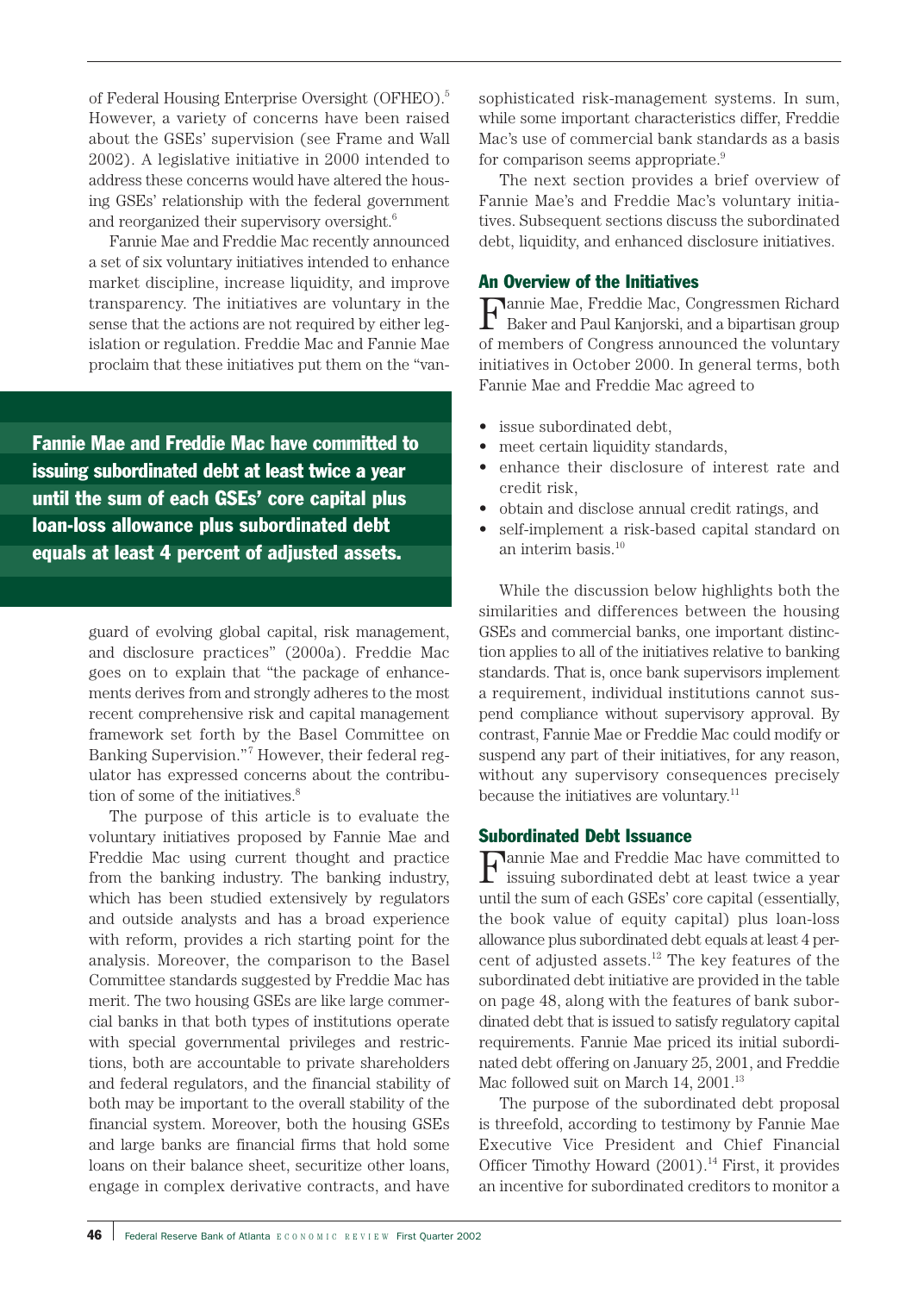company. Second, the subordinated debt prices will "crystallize the views of thousands of investors into a clear signal to policymakers as to how investors view the company's financial condition" (Howard 2001). Third, the debt serves "as additional capital on top of the capital required by statutorily required minimum levels and its risk-based capital stress test." Quoting Moody's Investor Services, Howard provides a more precise explanation of the third purpose, stating that subordinated debt would "improve senior debtholders' position in the highly

unlikely event of a liquidation or similar event." That is, should either firm encounter financial problems, the subordinated creditors would reduce or eliminate the losses borne by senior creditors.

**The role of bank subordinated debt.** Subordinated debt issued by commercial banking organizations (hereafter referred to as banks) currently fills all three roles discussed by Howard (2001). However, the sense in which it fills the first role is trivial; any creditors that are exposed to credit risk have an incentive to monitor the borrower. The relevant question is,

- 1. See Frame and Wall (2002) in this issue of *Economic Review* for a discussion of the economic issues surrounding the federal government's provision of subsidies supporting Fannie Mae's and Freddie Mac's roles in the secondary mortgage market.
- 2. The U.S. Congressional Budget Office (CBO) (2001) reports that, as of year-end 2000, Fannie Mae and Freddie Mac held or guaranteed 39 percent of all residential mortgages, 48 percent of all single-family conforming mortgages, and 71 percent of all fixed-rate conforming mortgages. "Conforming mortgage" refers to a loan of a particular size that is eligible for purchase by Fannie Mae and Freddie Mac. For single-family loans in 2000, the conforming loan limit was \$252,700. For 2001 this amount was \$275,000, and in 2002 it is \$300,700.
- 3. Clow (1999) quotes Fannie Mae Treasurer Linda Knight as saying that the idea for the benchmark issue began in the summer of 1997 when the GSE began looking at U.S. Treasury budget predictions. Boughey and O'Leary (2000) point out that Fannie Mae announced plans to regularly issue thirty-year debt shortly after the Treasury announced plans to stop issuing debt at that maturity. The authors quote Fannie Mae Executive Vice President Timothy Howard as saying that the securities provide investors with "a liquid, high-quality long-duration security at a time when the availability of these securities is declining." *Euroweek* (2000) discusses the potential use of GSE securities as surrogates for U.S. Treasury securities in the context of their use for pricing other securities. The article notes that "the strongest endorsement of Treasury surrogacy" would be a futures contract. The article references a proposal to create such a future and then quotes Freddie Mac's Lienhard as saying "this is absolutely an indication of the validity of the replacement of Treasury securities." Agency futures contracts began trading in March 2000.
- 4. Stigum says "sponsored agencies such as Fannie Mae . . . are regarded by most people that lend to them as the government in disguise" (1990, 358). The reasons for this belief are discussed in Frame and Wall (2002).
- 5. The OFHEO is an independent agency within the Department of Housing and Urban Development.
- 6. The Housing Finance Regulatory Improvement Act of 2000 (H.R. 3703) was jointly introduced by Richard Baker and James Leach on February 29, 2000.
- 7. See www.freddiemac.com/corporate/about/six\_commitments/package.html.
- 8. OFHEO Director Armando Falcon (2000) singled out concerns about (1) the stringency of the self-imposed risk-based capital rule, (2) the usefulness of subordinated debt as a market discipline tool for GSEs, and (3) the practical effect of the liquidity provisions.
- 9. The principal difference between commercial banking organizations and Fannie Mae and Freddie Mac is that commercial banks are involved in a far greater set of activities. The two GSEs are primarily exposed to credit and interest rate risk in the residential mortgage market. While banks typically have some exposure to this market, they also have exposure to developments in a variety of consumer and commercial markets. Banks' various exposures require that their risk be measured along more dimensions, and this requirement, in turn, may also complicate their reporting of risk exposures. On the other hand, banks' diversity of activities creates a degree of portfolio diversification that reduces their risk exposure below that which can be measured on a product-by-product basis. Whether this reduction in risk translates into lower overall risk or whether banks instead take more risk in their various activities depends on their operating strategy.
- 10. Subordinated debt is the lowest-priority claim in the event a firm enters bankruptcy or is put in receivership. That is, the other creditors of the firm are entitled to have their claims fully paid before the subordinated creditors receive any payment.
- 11. Such a suspension may have legislative consequences, depending in part on the reason for the suspension.
- 12. Fannie Mae (2001a) and Freddie Mac (2001b) both indicate that their target capital ratio will include an adjustment equal to 0.45 percent of off-balance-sheet mortgage-related securities to reflect the risk of securities guaranteed by the firms but not held in their portfolios. This figure is derived from their minimum capital requirements mandated in the Federal Housing Enterprises Financial Safety and Soundness Act of 1992.
- 13. Fannie Mae (2001d) indicated that it had issued \$4 billion in subordinated debt and that it anticipated issuing a total of \$12 billion to \$15 billion of subordinated debt over the first three years of its subordinated debt program. Freddie Mac (2001c) indicated that it had issued \$3 billion in subordinated debt and that it anticipated issuing a total of \$8 billion to \$10 billion over the same time horizon.
- 14. The points in Howard's testimony may be found on-line at www.fanniemae.com/news/speeches/speech\_166.html. See also testimony by Leland Brendsel, the chairman and chief executive officer of Freddie Mac, at www.freddiemac.com/speeches/brendsel.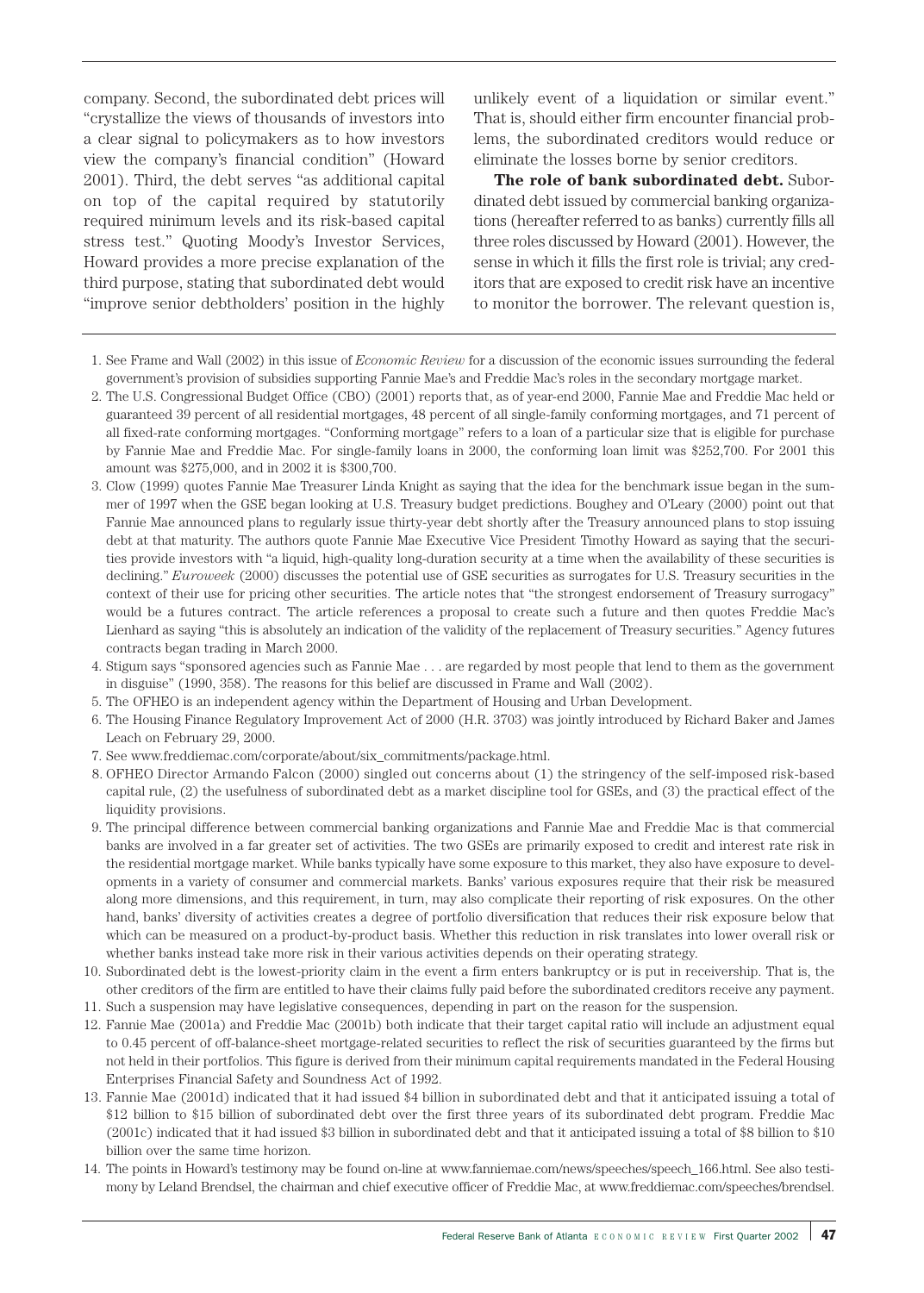|                                                                                                                                           | <b>BHC</b> regulatory<br>capital requirements                                                                                                               | <b>GSE</b> voluntary<br>initiatives requirements                                                                                                                                             |
|-------------------------------------------------------------------------------------------------------------------------------------------|-------------------------------------------------------------------------------------------------------------------------------------------------------------|----------------------------------------------------------------------------------------------------------------------------------------------------------------------------------------------|
| Capital requirements                                                                                                                      | To be well capitalized, BHCs must<br>hold total capital equal to 10 percent<br>of risk-weighted exposure.                                                   | Sum of core capital, loan loss<br>allowances, and subordinated debt<br>must equal 4 percent of adjusted assets.                                                                              |
| Minimum issuance<br>requirements                                                                                                          | None; capital requirements may be<br>satisfied with equity. However, issuance<br>is likely for largest BHCs given the<br>relative costs of debt and equity. | None; promised amount may be<br>satisfied with equity. However, issuance<br>is likely given the relative costs of<br>debt and equity. GSEs have announced<br>schedules for future issuance.  |
| Amount that counts toward<br>capital requirements                                                                                         | A well capitalized bank with 10 per-<br>cent capital may count subordinated<br>debt up to 2.5 percent of risk-<br>weighted exposure.                        | No limit under the voluntary<br>initiatives, but OFHEO regulations<br>set minimum core capital requirements.                                                                                 |
| Minimum maturity<br>at issuance                                                                                                           | Original maturity of at least five years.                                                                                                                   | No minimum maturity, but the average<br>maturity of all outstanding debt must be<br>at least equal to five years.                                                                            |
| Discount applied as the debt<br>issue approaches maturity                                                                                 | Value included in capital is reduced<br>after the remaining maturity drops<br>below five years.                                                             | No discounting.                                                                                                                                                                              |
| Restrictive covenants that<br>could accelerate maturity                                                                                   | Not permitted.                                                                                                                                              | Not permitted.                                                                                                                                                                               |
| Suspension of interest<br>payments                                                                                                        | No suspension of payments by the BHC.<br>Critically undercapitalized subsidiary<br>banks must suspend payment on<br>that bank's subordinated debt.          | Interest payments suspended if<br>core capital becomes too low<br>or if, as requested, the U.S.<br>Treasury buys the GSE's obligations.                                                      |
| Resumption of interest<br>payments                                                                                                        | If a subsidiary bank's payments<br>are suspended, they may resume<br>when the bank is no longer critically<br>undercapitalized.                             | The interest payments and interest<br>on the deferred payments resume<br>when the conditions for deferral no<br>longer exist, at the end of five years,<br>or at maturity of the debt issue. |
| Note: Banks and the two GSEs are each subject to minimum capital adequacy ratios calculated several different ways, including ratios that |                                                                                                                                                             |                                                                                                                                                                                              |

exclude subordinated debt. This table focuses on the most relevant comparison: that of a BHC using subordinated debt to satisfy risk-weighted, total capital regulations and a housing GSE issuing the debt to satisfy the voluntary initiatives. The table summarizes the key requirements. The details of capital standards for BHCs (the more relevant set of issuers) may be found at 12 CFR 225, Appendix A, and for suspension of bank interest payments, in Section 131 of the Federal Deposit Insurance Corporation Improvement Act. More details of the GSEs subordinated initiative may be found at Fannie Mae (2001a) or Freddie Mac (2001b).

What can investors do to discipline banks that are observed to be increasing their risk exposure? A study by the Board of Governors of the Federal Reserve System (1999) discusses three ways in which subordinated debt may exercise discipline over bank risk taking: (1) directly through the price of the bank's funding, (2) indirectly or as derived discipline through the signal to other market participants, and (3) indirectly or as derived discipline through a signal to bank supervisors. All three types of discipline depend on subordinated creditors' believing that they will not be bailed out; otherwise they will not monitor the riskiness of the bank because they are not exposed to any risk. Existing empirical evidence summarized in the Board of Governor's study suggests that bank subordinated creditors believe that they are at risk.

The regulations that set the terms under which bank subordinated debt is counted as capital, summarized in the table along with comparable features for the GSEs' initiatives, are designed to protect senior creditors. The rules for banks and bank holding companies (BHCs) are similar; the table focuses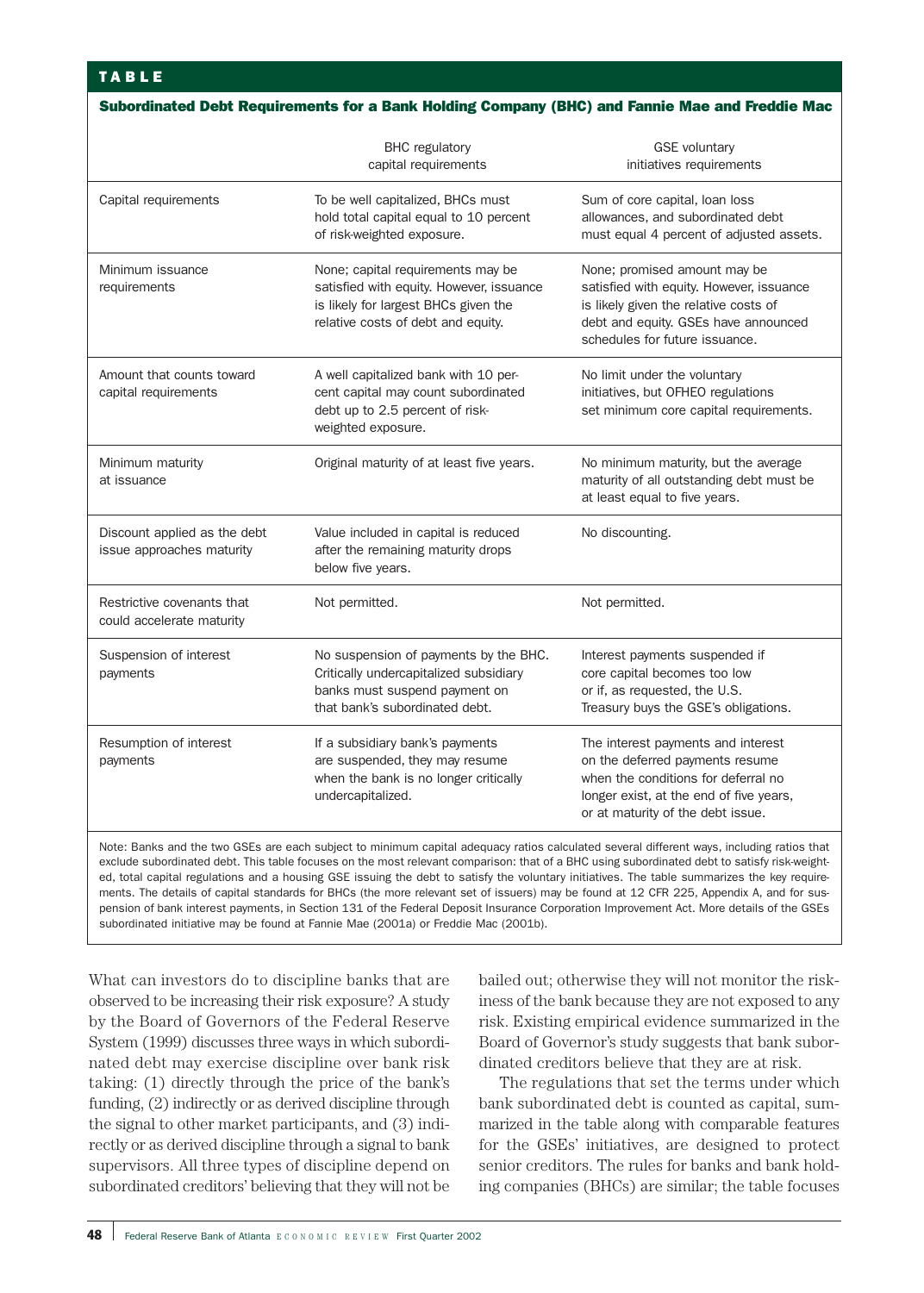on BHC issuance because most public issues are at the holding company level. These regulations give supervisors time to intervene and resolve problem banks by slowing the rate at which subordinated debt matures and is redeemed. However, these measures also decrease the effectiveness of market discipline by slowing the rate at which the bank's subordinated debt cost is adjusted in response to changes in its risk. Given the short-term nature of most bank assets, a bank can reap the benefits or suffer the consequences of increased risk exposure before most of its subordinated creditors can demand compensation for the increased risk.

Bank subordinated debt may also provide a signal to other financial market participants that results in their imposing discipline even if the debt itself exercises little or no direct discipline. Large depositors, firms seeking lines of credit, and over-thecounter derivatives counterparties may all demand higher prices or refuse to deal with a bank that is signaled to be very risky by the subordinated debt market. However, if subordinated debt is to make a significant contribution through this form of indirect discipline, the debt must convey new information to other market participants. Whether and to what extent it does convey such information is an unanswered empirical question.

Bank subordinated debt may provide indirect discipline via a signal to supervisors. Bank supervisors have recently started looking at subordinated debt yields to supplement their other sources of information about the banks, such as financial statements, confidential information from bank examinations, and stock prices.

Some proposals have been made to expand the role of subordinated debt in banking, and the topic has been studied jointly by the Federal Reserve and the Treasury Department (see BOG and Treasury 2000). The most ambitious proposals would require banks to issue subordinated debt and would use signals from this market to trigger supervisory discipline. Evanoff and Wall (2000) propose using subordinated debt to trigger supervisory disciplinary actions under prompt corrective action (PCA).15 Their argument is not that subordinated debt would necessarily reveal new information to supervisors but rather that supervisory forbearance sometimes results in supervisors' failing to respond to all available information. Evanoff and Wall argue that banks may become financially distressed long before their problems are reflected in book-value capital ratios, on which the PCA triggers are based.

Finally, bank subordinated debt does provide a layer of protection for more senior creditors, including depositors and the Federal Deposit Insurance Corporation (FDIC). If the FDIC follows its policies, the subordinated creditors would be bailed out only if Congress passes a special bill to provide the funds after the FDIC has already protected other creditors. Thus, subordinated creditors are highly unlikely to be bailed out in the event of a bank's failure, and existing regulations slow the rate at which subordinated debtholders can flee troubled banks.

**Subordinated debt's contribution to Fannie Mae's and Freddie Mac's safety and soundness.** The extent to which subordinated debt issued by Fannie Mae and Freddie Mac contributes to their safety and soundness largely hinges on the extent to which investors believe they are at risk and the extent to which they would actually be at risk in the event of a failure. At one extreme, if there is no chance that the implicit safety net will cover subordinated creditors and investors recognize this fact, the subordinated debt will induce monitoring because the bondholders will be at risk. The debt may also provide some direct market discipline with the degree of discipline depending on its maturity structure and the amount relative to potential losses. It may convey some information to other market participants and the OFHEO; however, most of that information will also be reflected in its stock price. Finally, the debt will reduce the government's liability in case of failure. At the other extreme, if the subordinated debt is almost surely going to be protected by the government in case of failure and investors recognize this likelihood, the GSEs' subordinated debt will be only slightly better than their senior debt in terms of providing market discipline and signals to supervisors and in protecting the government because of the interest deferral provisions in the debt (discussed below).

The question of the extent to which Fannie Mae's and Freddie Mac's subordinated creditors are at risk arises because it is a matter of conjecture about which claims, if any, the government would guarantee if either GSE failed. One could argue that if the subordinated debt issued by the GSEs is similar to that issued by large commercial banks, then investors should assign equal probabilities that the federal government will protect the subordinated creditors in the two types of entities. However, several differences could prove important.

One difference is that bank subordinated creditors could be protected by the FDIC whereas GSEs'

<sup>15.</sup> See Benston and Kaufman (1997) for a discussion of PCA.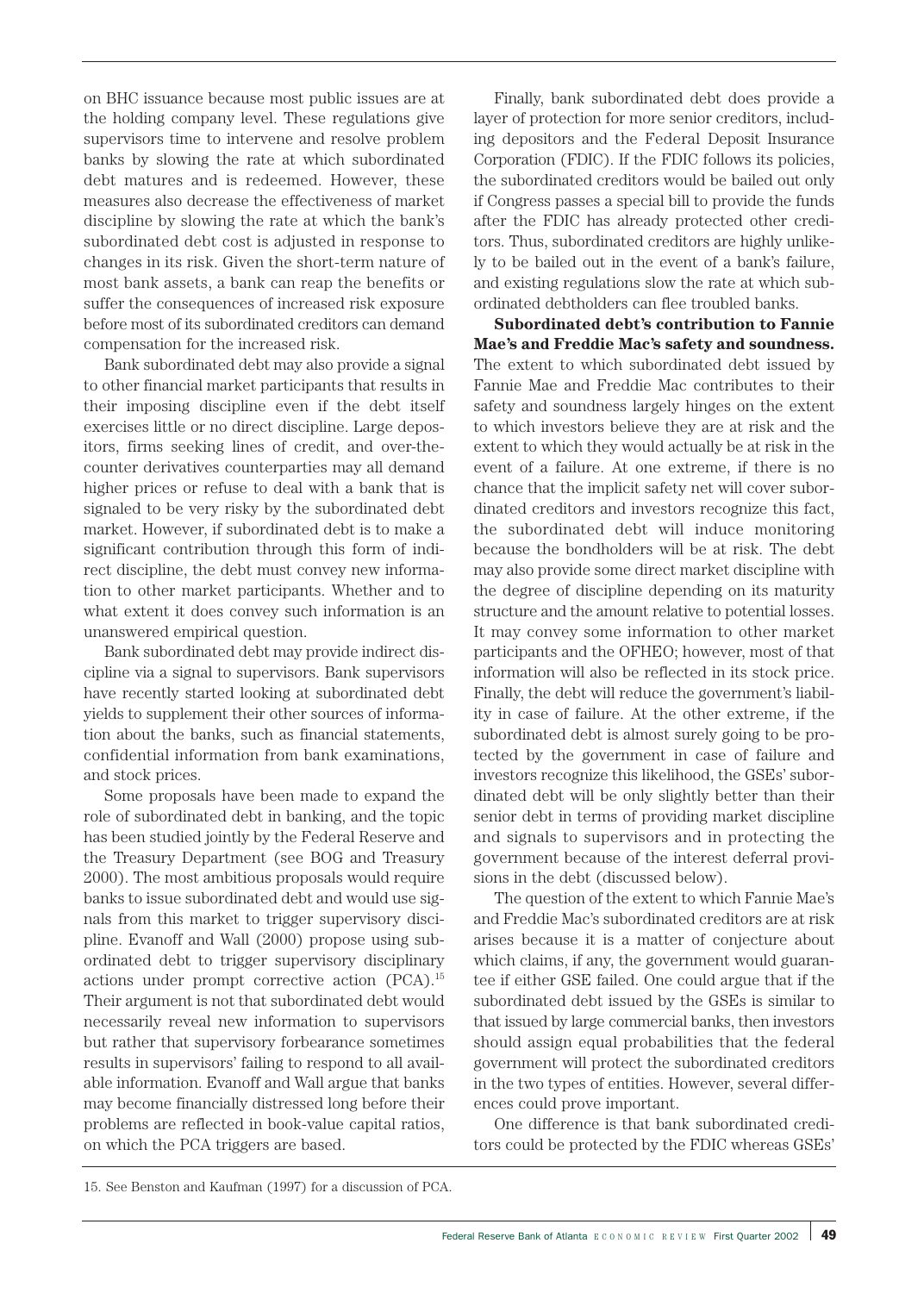subordinated creditors will be protected only in the event of an act of Congress. However, the probability that bank subordinated creditors will be protected without congressional action appears slight because the FDIC has consistently refused to protect subordinated creditors and any such protection would require the approval of the U.S. Treasury and the Federal Reserve Board under the FDIC Improvement Act (FDICIA).<sup>16</sup> If the FDIC does not protect them, a bank's subordinated creditors would need to seek special legislation just like the GSE's subordinated creditors.

In contrast, congressional action is necessary before any GSE creditor would be protected from loss

To construct its liquid securities portfolio, Fannie Mae has said that it will hold nonmortgage-related securities equal to 5 percent of on-balance-sheet assets.

> by the federal government. As Frame and Wall (2002) discuss, the GSEs' senior creditors appear reasonably confident that such a bill would be introduced and passed. Thus, rather than having to promote special legislation, a GSE's subordinated creditors face a possibly easier task of attaching an amendment protecting them to any bill designed to protect senior creditors. The OFHEO would almost surely offer a recommendation to Congress on any request for assistance to GSE subordinated creditors, and such an opinion may carry significant weight, especially if the agency has appointed (or soon would appoint) a conservator. Whether the OFHEO would recommend assisting the subordinated creditors if a GSE became financially distressed is unclear since the agency has never faced a similar issue.

> Another possible advantage for the GSEs' subordinated creditors is that they may receive payment as their debt matures under circumstances in which bank subordinated creditors would be wiped out. If, as Carnell (2001) argues, the OFHEO lacks the power to appoint a receiver, then the GSE or its conservator would be obligated to continue paying on the subordinated debt when it matures unless Congress authorized a receiver.<sup>17</sup>

> Thus, reasonable investors may conjecture that the probability that the GSEs' subordinated debt will be repaid at maturity in case of economic insol

vency is less than the probability that the senior debt will be covered. However, investors are unlikely to conjecture that the probability of protection is zero.<sup>18</sup> Thus, subordinated debt prices likely reflect some percentage of the losses they would bear absent any safety net.<sup>19</sup> Whether this percentage is high or low is a difficult empirical question.<sup>20</sup> Christenson (2001) reports that the subordinated creditors' price carries a significant credit risk premium relative to senior debt, suggesting that investors assign a low probability of being protected by the government. $^{21}$  He finds an average yield differential of 24 basis points for the two types of claims. However, Calomiris and Wallison (2001) attribute this spread to a "liquidity premium," which implies that investors may factor prices into a very high probability of being protected. $^{22}$ 

The subordinated debt issued by Fannie Mae and Freddie Mac contains one unusual feature that may enhance market discipline. It provides that the GSE must stop paying interest on the subordinated debt and suspend dividend payments if its capital experiences a sufficiently large drop. While the deferral of interest may make investors more sensitive to the GSEs' credit risk and provide the GSEs with a temporary reduction in cash outflow during distress situations, some important provisions may reduce a deferral's effectiveness in practice. $23$  First, the deferral provision relies on book value capital ratios, which may not accurately reflect the degree of financial distress. Second, the interest payments are only deferred and are due (with interest) in five years or at maturity, whichever comes first. $24$ 

An alternative approach, suggested by OFHEO director Armando Falcon (2000), would be to require holders of subordinated debt issued by Fannie Mae and Freddie Mac to convert their debt to equity in the event of financial distress, thereby placing subordinated creditors at greater risk.25 Fannie Mae (2001d) argues that the market for such "convertible bonds" is less liquid and more influenced by the stock market and hence would send a less reliable signal. The firm also argues that its ability to issue equity would be impaired if its subordinated debt were convertible.<sup>26</sup>

The bottom line on the subordinated debt initiative depends in large part on two related issues. First, the amount of direct and indirect discipline that subordinated debt may exert depends to a substantial degree on the probability assigned by subordinated creditors to the prospect that they will be protected in case of failure. Second, the amount of protection afforded to taxpayers by the subordinated debt depends on whether subordinated creditors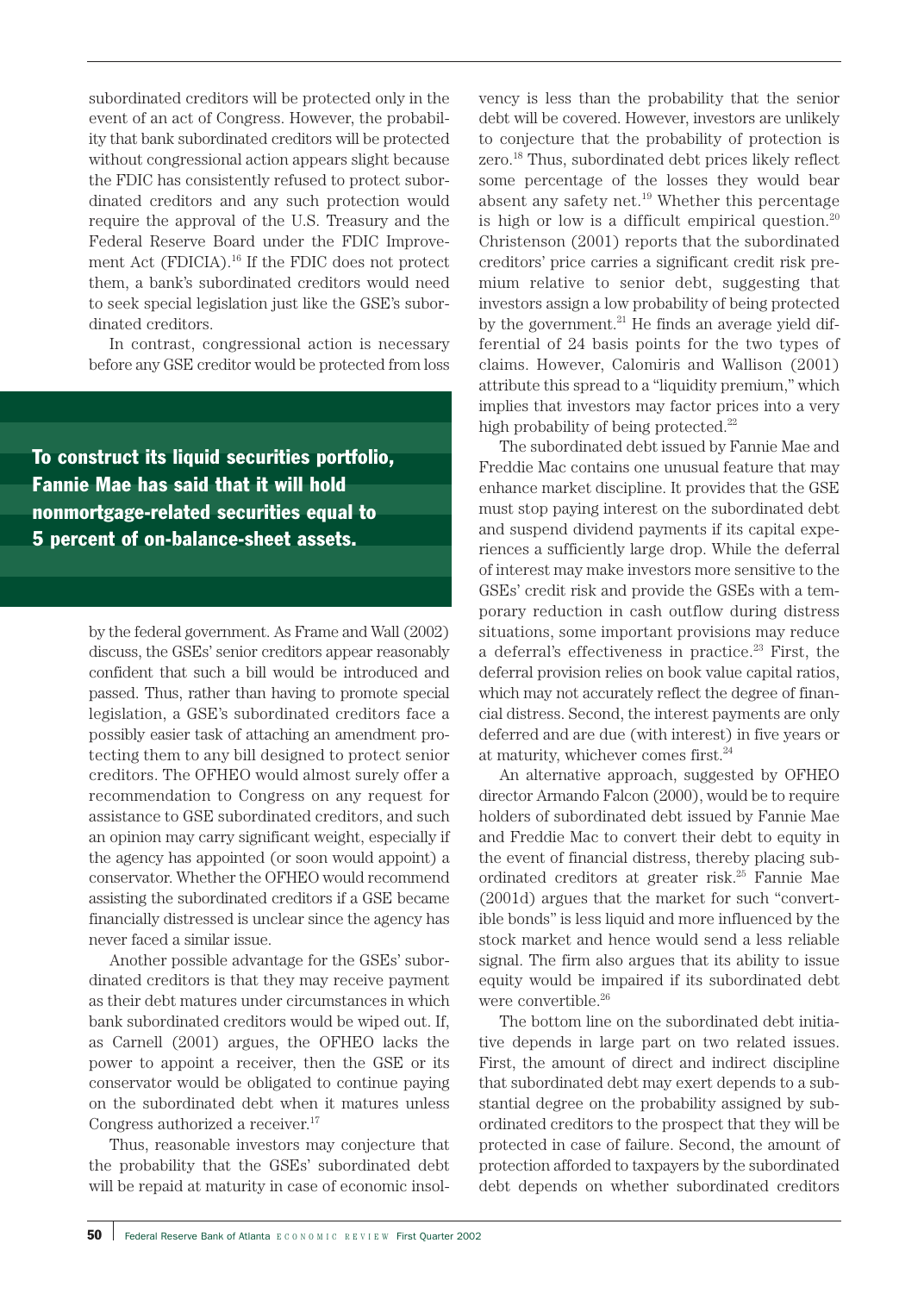- 16. See Bean and Bovenzi (1998) for a discussion of the current treatment of various classes of creditors at closed banks and McDermott and others (1998) for a review of the resolution of several large banks. The FDIC fully protected the subordinated creditors at Continental Illinois in 1984. As a part of its open bank assistance to some large Texas banking organizations in the 1980s, the FDIC also provided partial coverage to bank subordinated creditors and assisted bank holding company (BHC) creditors to the extent that it allowed the banks to continue making payments to the BHC. However, the discussion in McDermott and others suggests that subordinated creditors were not protected after the agency became a receiver for a failed bank. Further, the FDIC has made operational changes and obtained additional powers since providing open bank assistance to the large Texas banks that McDermott and others suggest would reduce the likelihood of subordinated creditors benefiting in future large bank failures.
- 17. In a comment included with a U.S. General Accounting Office (GAO) report, Freddie Mac argues that a federal district court "could appoint a receiver for Freddie Mac under common law practice" (GAO 1990, 93). Carnell (2001) argues that a federal instrumentality cannot be a debtor in federal bankruptcy court. A definite answer could only come from the courts in the event that someone sought to have one of the GSEs put into bankruptcy.
- 18. The term "economic insolvency" is used here to indicate that the fair value of the GSEs' assets is less than the fair value of their liabilities.
- 19. This risk is that subordinated creditors will not be paid the full amount of principal and interest as well as the risk that these creditors will receive delayed interest payments.
- 20. One possible indication that subordinated debt issues were perceived to be substantially riskier than senior issues would be that bond mutual funds appeared to distinguish between the two types of issues. At least one fund, Fidelity Intermediate Government Income Fund, does not appear to be distinguishing between the two types of debt in its information to investors. Fidelity (2001) lists the holdings of the fund, including a variety of securities from Fannie Mae and Freddie Mac. The holdings include two issues from Fannie Mae and one from Freddie Mac that have coupon rates and maturity dates that are identical to those of the respective GSEs' subordinated debt but are not labeled as subordinated debt. The failure to distinguish is suggestive of investors' views but is not conclusive evidence. The fact that these securities are not separately identified does not necessarily imply that the fund manager views the securities as being of equal risk with the GSEs' senior securities, but it does suggest that the managers did not think it necessary to draw investors' attention to the difference.
- 21. The difference in GSE subordinated debt yield spreads over their senior debt yields could be compared to similar spreads for banks. Fahey (2001, 24) provides such a comparison but also notes one important difference: bank senior debt is a relatively junior claim on the firm's assets (it ranks behind deposits) whereas the GSEs' senior debt is "*the* senior claimant." Another potential difference is that bank subordinated debt may be a more liquid claim than bank senior debt. Indeed, Board of Governors (1999) finds that bank subordinated debt is one of the most liquid types of corporate debt issues because of its frequent issuance and lack of complicating features. Birchler and Hancock (2000) examine the spreads of bank senior and subordinated debt. However, their focus is on the time series determinants of the spreads rather than on the magnitude of the credit risk premium.
- 22. Christenson (2001) argues that the two GSEs plan to issue sufficient subordinated debt so that the liquidity premium should be tiny. Fahey (2001, 17) quotes a study by the investment banking firm Goldman Sachs released before the first Fannie Mae subordinated debt issuance as estimating that the liquidity premium would be from 3 to 7 basis points of an anticipated spread of 15 to 26 basis points. A counterargument is that the liquidity premium may be substantial even if the original issue is large. For example, Amihud and Mendelson (1991) examine the liquidity premium in the Treasury market. Comparing notes and bills with three months to maturity, they find a 30 basis point average difference in yields. Thus, the relative proportion of the subordinated debt premium due to liquidity versus credit risk remains an open empirical question.
- 23. Fannie Mae (2001c, 8) also points out that taxable investors may incur a tax liability on accrued interest even though the actual payment of the interest is deferred. This risk may further increase the cost of the debt because taxable investors may demand a further premium to compensate for this difference in the timing of the receipt of interest on the subordinated debt and the payment of tax liabilities to the Internal Revenue Service.
- 24. While subordinated creditors will demand compensation for the risk of interest deferral, they will not demand compensation for the actual loss of the interest payments to the extent they believe likely to be protected by taxpayer funds in case of a failure. The deferral of interest payments makes the subordinated debt in many ways like limited-life, cumulative preferred stock. The potential for taxpayers to incur a tax liability prior to receipt of the interest is explicitly discussed in Fannie Mae (2001c, 8).
- 25. Another alternative that may be more credible with investors is a mandatory haircut in the event of a congressional bailout as discussed by Stern (2000). See the Shadow Financial Regulatory Committee (2001b) for an alternative proposal designed to ensure that the GSEs' subordinated debt issues would result in effective market discipline.
- 26. The merits of Fannie Mae's arguments against the conversion requirement hinge on several issues. First, Falcon's proposal does not necessarily require that the debtholders be given the option of converting, only that the option be automatically exercised if a GSE's capital adequacy ratios become sufficiently small. Thus, comparisons with exiting convertible securities, which give debtholders the option to convert their debt into equity, may not be merited—particularly with regard to Fannie Mae's ability to issue new equity. Second, as noted above, the current reliability of the signal is questionable because it's unclear that any of Fannie Mae's or Freddie Mac's creditors would suffer losses should one of these firms become insolvent. A forced conversion feature would clearly put subordinated creditors in a position of risk and thus remove any doubts about whether these securities include a premium for the risk of failure by the issuer. Finally, while the threat of forced conversion may raise the cost of issuing new equity, it would not prevent either GSE from issuing new shares if it became financially distressed.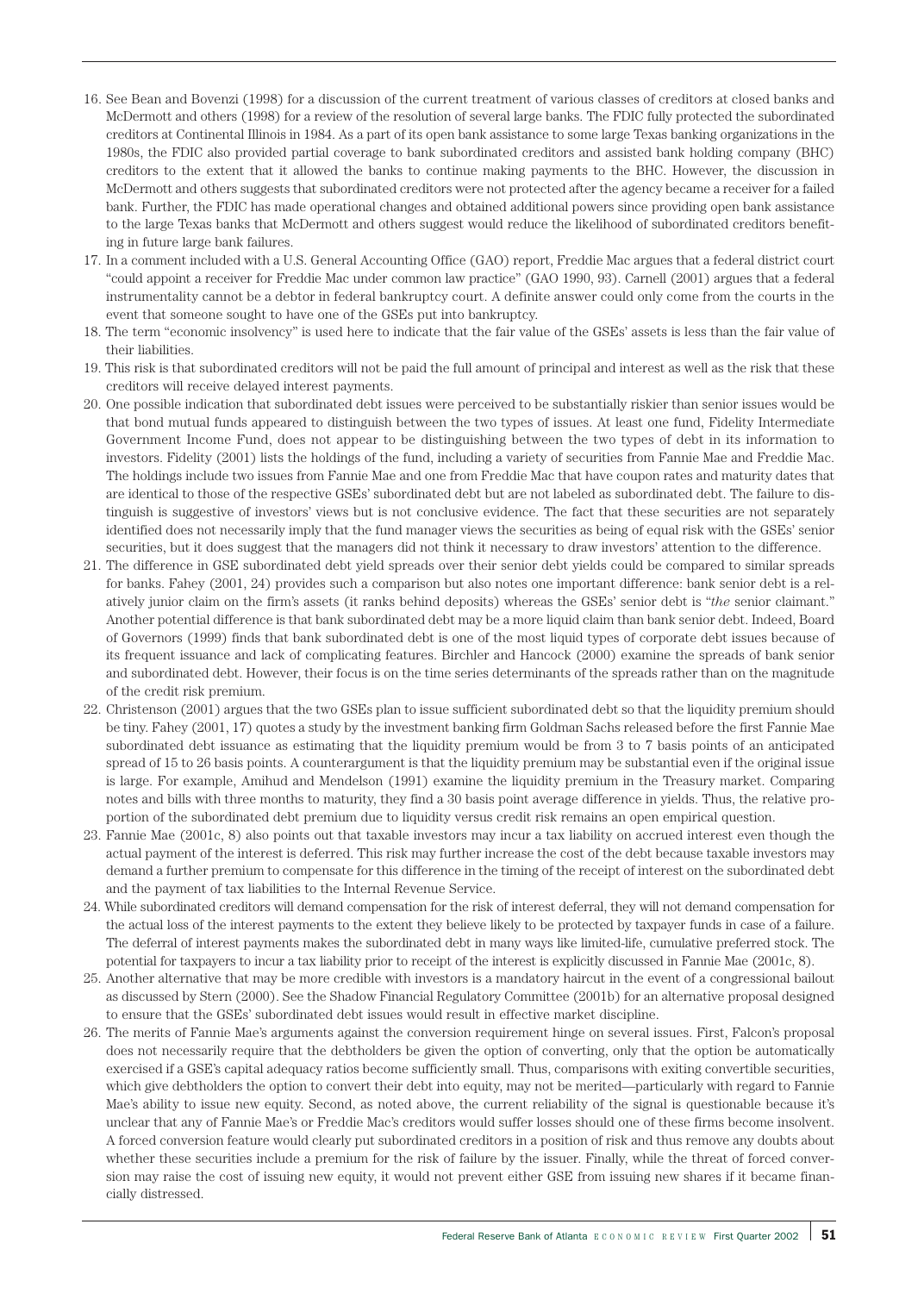would, in fact, be protected if a failure should occur. Unfortunately, the first question is difficult to answer, and the second can be answered only in the event of a failure. One problem in answering the first question arises because investors may assign a probability greater than zero of being protected. For example, suppose investors in GSE subordinated debt assigned a 50 percent probability of being protected by the federal government in the event that a GSE became insolvent and accordingly demanded a credit risk premium equal to one-half the premium they would otherwise demand. Such a credit risk premium would be reflected in subordinated debt yields, but the premium would still be significantly

The relevant issue for evaluating Fannie Mae's and Freddie Mac's commitment to enhanced disclosure is the extent to which such measures will improve the market's understanding of the GSEs' risk exposures.

> below that which would appear in the absence of any prospect of government support.<sup>27</sup> The second problem is that of determining the extent to which any differences in yields between senior and subordinated debt reflect credit risk versus some other factor such as a liquidity premium.

#### **Liquidity**

 ${\bf F}$  following the "Sound Practices for Managing"<br>  ${\bf F}$ Liquidity in Banking Organisations" set forth by the Basel Committee on Banking Supervision (2000b). These GSEs have also promised to maintain liquidity sufficient to continue in operation for more than three months with no access to the public debt markets.

The Basel Committee issued its statement on sound liquidity practices because liquidity management is a core function of commercial banks. Indeed, a significant portion of bank funding is composed of demand deposits, and banks often make commitments to certain borrowers to provide loans upon request. Thus, an individual bank's liquidity position is subject to large, unexpected changes on a daily and even intraday basis. To accommodate these requests, banks hold some overnight reserves and short-term liquid assets. In addition, banks often maintain lines of credit with other financial institutions and raise funds in public markets. The Basel

Committee issued a set of general recommendations for measuring and managing liquidity risk within the bounds of banks' current assets and liabilities. However, the committee did not recommend that banks maintain sufficient liquidity to survive extended periods without access to financial markets.

The nature of the liquidity concern addressed by this initiative is unclear. Fannie Mae and Freddie Mac provide liquidity to the mortgage markets in ways that are somewhat similar to bank loan commitments. However, the GSEs do not face the same potential for a sudden large unexpected reduction in their liabilities because they do not issue demand deposits. Further, the implicit government guarantee provides Fannie Mae and Freddie Mac with access to the financial markets on terms at least as good as those of any fully private firm. Indeed, if the housing GSEs were suffering a pure liquidity problem that lasted three months, then most other U.S. corporations would almost surely be facing the same problem, with very adverse implications for the real economy.28 Furthermore, if Fannie Mae and Freddie Mac could not issue their securities for reasons solely related to market liquidity, the securities held in their portfolio would also likely be illiquid.29

To construct its liquid securities portfolio, Fannie Mae has said that it will hold nonmortgage-related securities equal to 5 percent of on-balance-sheet assets. $30$  Not only is the necessity of maintaining such a large portfolio of liquid securities unclear, but government officials have raised questions about the desirability of the GSEs' nonmortgage-related investments.31 The policy issue in this case is that GSEs borrow at favorable interest rates because of their implicit government guarantee and then purchase securities issued by fully private firms (with higher interest rates) in order to earn the credit spread. The U.S. General Accounting Office (1998) views this practice as an "arbitrage" that benefits the GSEs' shareholders but may not always serve the public purposes expressed in their federal charters and therefore should be limited by regulation.

### Enhanced Disclosures

 $\pmb{\Gamma}$  announcing the package of enhanced disclosure measures, Freddie Mac and Fannie Mae (2000b) n announcing the package of enhanced disclosure pointed to standards being promoted by the Basel Committee on Banking Supervision for commercial banks.32 Enhanced transparency should allow the market to better identify financially weak institutions. Thus, the relevant issue for evaluating Fannie Mae's and Freddie Mac's commitment to enhanced disclosure is the extent to which such measures will improve the market's understanding of the GSEs' risk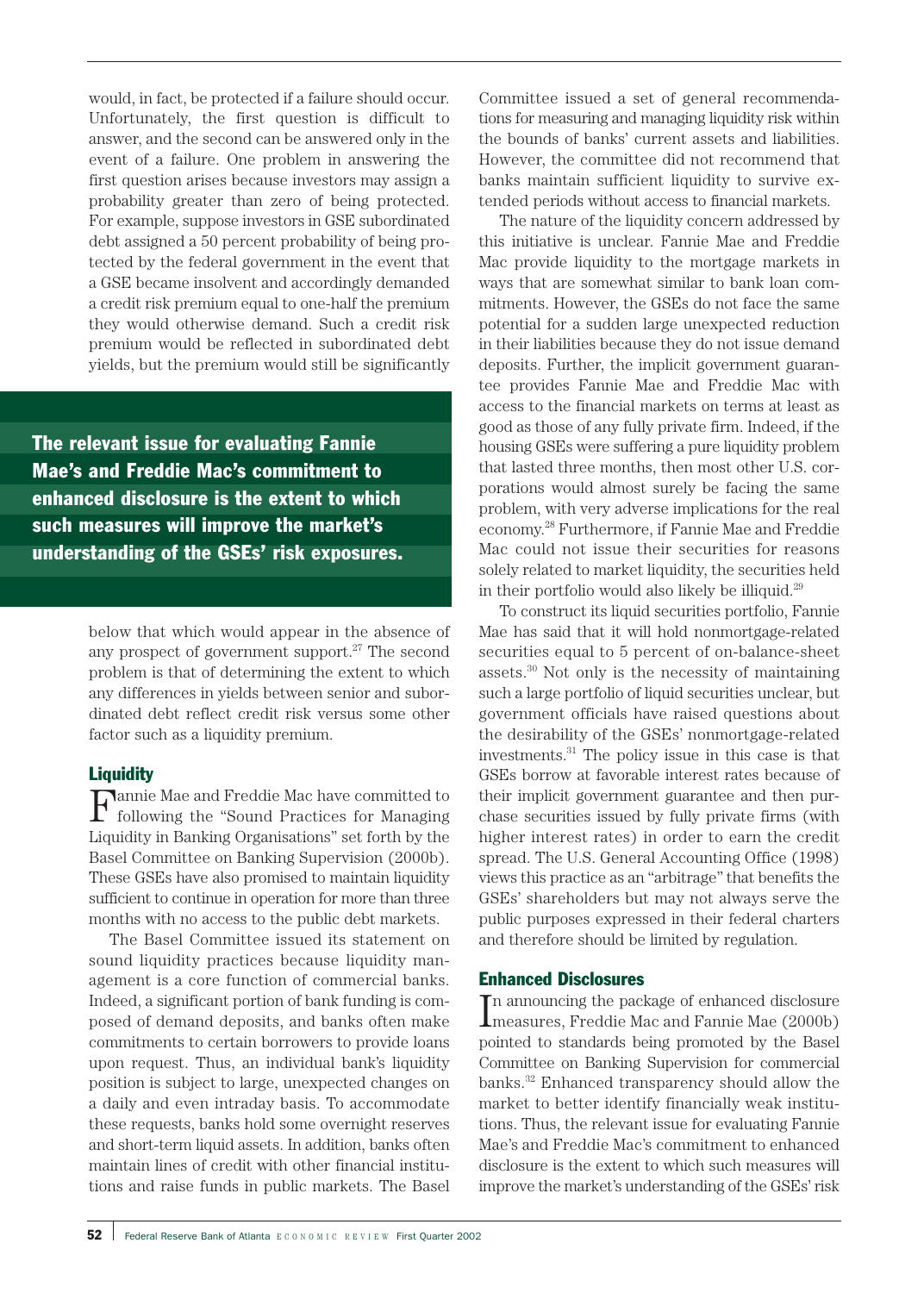exposures. The following discussions examine the contributions of each of the disclosure commitments in light of current practice for the banking industry.

**Credit risk.** Fannie Mae and Freddie Mac have promised to disclose a forward-looking measure of their credit exposure under which housing prices, by assumption, immediately decline by 5 percent and the net present value of credit losses are measured over a ten-year period. The decline in housing values is then used in these GSEs' internal stresstest models to provide an estimate of both gross credit losses and losses net of recoveries from private mortgage insurance and other credit enhancements over the ten-year period. Fannie Mae and Freddie Mac also provide contemporaneous and historical information on credit losses as well as descriptive information about their portfolios.

Banks currently provide detailed information about the categories of loans in their portfolios, the extent to which borrowers are behind on interest and principal (by category), and historical information on credit losses (by category). Although some banks may go beyond the minimum requirements, much of the information on loan quality is provided in response to generally accepted accounting principles (GAAP) requirements and mandatory reports filed with bank supervisors.<sup>33</sup> Banks do not routinely provide scenario-driven estimates of

potential losses of the sort that Fannie Mae and Freddie Mac provide.

Although Fannie Mae and Freddie Mac provide more information, credit risk is generally more important to banks. The OFHEO (2000) indicates that the two GSEs reported credit losses of less than 0.02 percent of their respective average total mortgage portfolios in 1999. While 1999 may simply have been a good year, these figures are far below typical commercial bank credit losses.

**Interest rate risk.** Properly measuring and managing interest rate risk is critical for any investor in mortgages or mortgage-backed securities, including Fannie Mae and Freddie Mac. Interest rate risk arises from these assets because of their relatively long maturities, which make their market values more sensitive to changes in interest rates than short-term and floating-rate obligations. Moreover, most fixed-rate mortgages provide the borrower with the option to repay the loan at any time. Indeed, this prepayment option becomes increasingly valuable as market interest rates fall below the contract interest rate on the mortgage and as the variability of interest rates increase.<sup>34</sup>

To measure interest rate risk, Fannie Mae and Freddie Mac use complex models of the term structure of interest rates and mortgage prepayments. They also use sophisticated financial instruments

- 27. Sophisticated analysts' ability to infer the market's true evaluation of the GSEs would not be impaired if investors assigned a constant probability of being protected. Less sophisticated observers may draw incorrect inferences about a GSE's risk level if they do not adjust for the probability of creditors being protected.
- 28. Recent events suggest that severe liquidity shocks are unlikely to be ignored by policymakers for three months. The terrorists attacks of September 11, 2001, in New York City occurred in the midst of the financial district and hit U.S. financial markets especially hard. Raghavan, Pulliam, and Opdyke (2001) report that, in these circumstances, the Federal Reserve immediately changed its conduct of monetary policy to substantially increase the supply of reserves until markets returned to normal.
- 29. An alternative scenario in which one of the GSEs could not issue securities for three months could occur if one of them became financially distressed and market participants believed it likely that Congress would not guarantee the distressed firm's debt in the event of failure. However, if the GSEs were being held to banklike standards, then the current standard for banks would suggest that prompt action, rather than a three-month delay, might be more appropriate. The prompt corrective action provisions of the Federal Deposit Insurance Corporation Improvement Act mandate early action by bank supervisors to address financial weakness at banks and the resolution of banks that cannot rebuild their capital.
- 30. Currently, the GSEs' nonmortgage investment portfolios consist primarily of cash and cash equivalents, asset-backed securities, corporate debt, and federal funds.
- 31. For example, former House Banking Committee Chairman James Leach raised concerns about Freddie Mac's purchase of bonds issued by Philip Morris and the significant nonmortgage-related holdings of the Federal Home Loan Banks (Leach 1997). Also, HUD issued an advanced notice of proposed rule making (62 Fed. Reg. 68059-68061) in December 1997 that solicited opinions about the future regulation of the nonmortgage investments of Fannie Mae and Freddie Mac.
- 32. See the Basel Committee (2000a) for a revised version of the capital proposal that includes new disclosure requirements as part of its "Market Discipline" pillar.
- 33. For example, the Consolidated Reports of Condition and Income (often called the Call Report) for the quarter ending September 2001 may be found at www.federalreserve.gov/boarddocs/reportforms/forms/FR\_Y-9C20010926. Fannie Mae and Freddie Mac also present audited annual reports that conform to GAAP.
- 34. Thus, mortgage prepayments accelerate when interest rates fall and slow when interest rates rise. An increase in the variance of interest rates does not provide an immediate opportunity to refinance at lower interest rates but does increase the probability that rates will fall sufficiently in the future to make prepayment profitable to the borrower.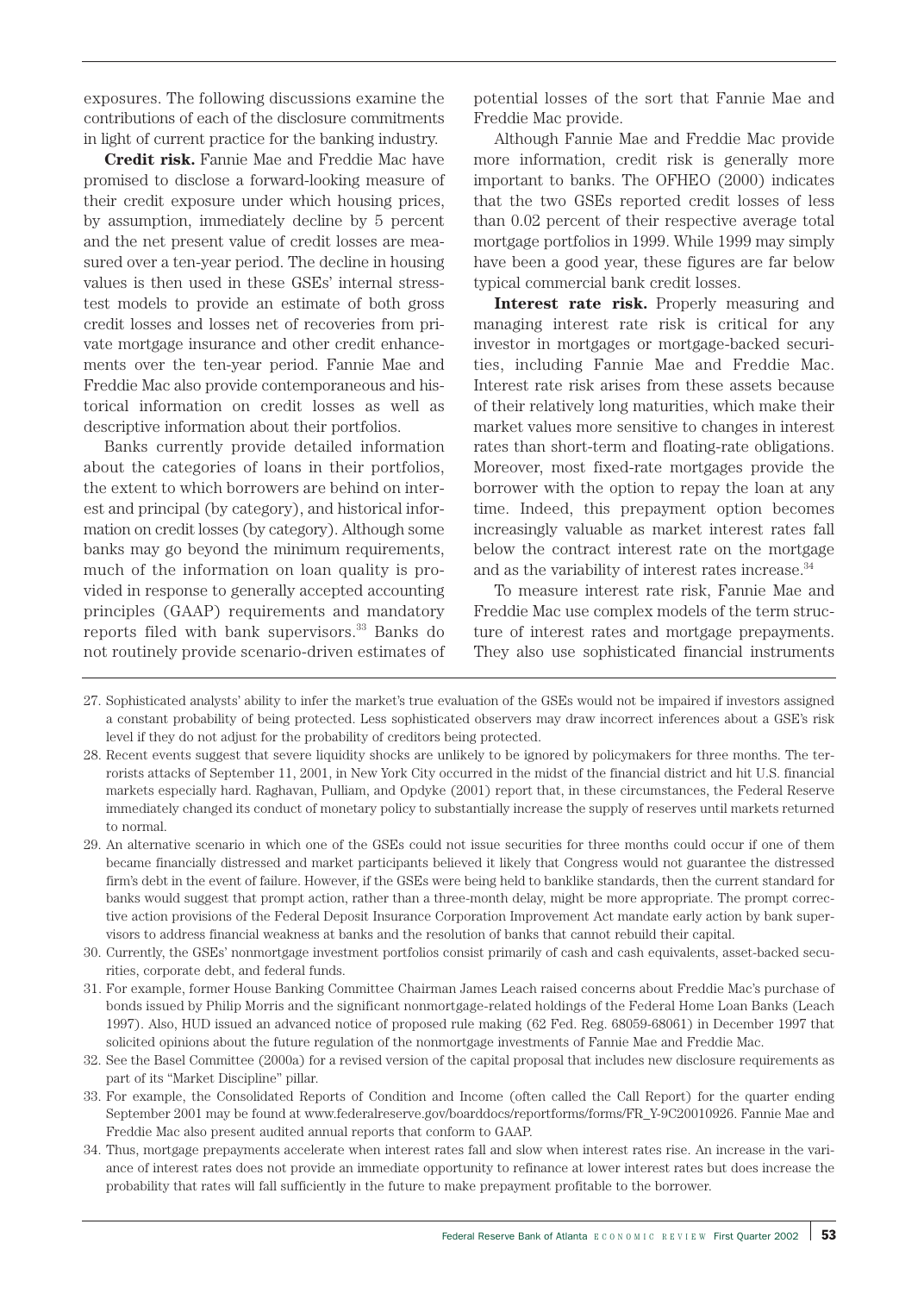with embedded options that are intended to allow them to offset changes in prepayments due to changes in interest rates. In short, while credit risk has historically been relatively small for Fannie Mae and Freddie Mac, the riskiness of their portfolios cannot be fairly assessed without an understanding of their exposure to interest rate risk.

Fannie Mae and Freddie Mac have provided some historical interest rate risk exposure in their quarterly and annual financial statements. As a part of the initiatives, they promised to disclose—on a monthly basis—projections of their net income and asset values over time under certain interest rate changes. The first two interest rate scenarios involve

Measuring and managing interest rate risk is probably the most important financial risk management issue facing Fannie Mae and Freddie Mac.

> an immediate 50 basis point increase or decrease in the level of interest rates across the yield curve. Each GSE then discloses the result of the scenario that has the more adverse impact. Two other interest rate scenarios examined are an immediate 25 basis points increase or decrease in the slope of the term structure between the one-year and ten-year maturities. Again, the result from the scenario with the more adverse impact is disclosed. These simulations are intended to cover a broad range of possible outcomes, as Fannie Mae (2001b) notes: "over the company's monthly reporting period, a 50 basis point change in interest rates and 25 basis point change in the slope of the yield curve encompass about 95 percent of the actual changes that are likely to occur." However, this range still leaves open the probability that the actual change will exceed the simulated changes in one month for every two years. Moreover, the change in the portfolio's value could be large given the nonlinearity of returns inherent in mortgage portfolios.

> Fannie Mae is also providing monthly information about the gap between the duration of its assets and its liabilities. Duration is a measure of the weighted-average time to maturity of a claim's cash flows. Duration may also be viewed as a measure of the change in asset values arising from a small parallel shift in the term structure of interest

rates. However, duration analysis is not well designed to measure changes in portfolio value due to large interest rate movements, nor does it necessarily provide a good measure of risk for a portfolio with many embedded options.<sup>35</sup>

The types of interest rate disclosure that Fannie Mae and Freddie Mac have committed to are similar to those proposed by the Basel Committee on Banking Supervision (2000a). Currently, publicly traded banks must discuss their interest rate riskmanagement policy in their annual report, and many provide an exposure measure. However, we are not aware of any bank that has committed to monthly release of interest rate risk measures for the overall firm.

The largest banks often engage in trading operations under which they routinely buy and sell a variety of financial instruments that may contain significant interest rate risk exposures. Risk measurement in trading operations is particularly important for banks because of the ease of changing the riskiness of the trading book. Risk measurement is also somewhat easier for these claims because value estimates can be derived using actual prices rather than internal estimates of what the prices would have been if the asset traded.<sup>36</sup> One commonly used measure of risk in banks' trading books is called value at risk  $(VaR).^{37}$  VaR estimates the maximum loss in portfolio value that would be incurred at a given probability level.

Banks have been disclosing the risk exposure of their trading books in a variety of formats. Given the importance and feasibility of providing such measures, the private-sector Working Group on Public Disclosure (2001) issued a report recommending that firms disclose certain VaR on a quarterly basis. These included the aggregate high, average, and low VaR; VaR by major risk category; and quantification of the extent to which the risk estimated by their VaR models corresponded with daily trading revenues. The Working Group's efforts were supported by the Federal Reserve, the Office of the Comptroller of the Currency, and the Securities and Exchange Commission, and these regulatory agencies each encouraged the financial firms under their jurisdiction to consider using the recommendations. Although the recommended disclosure is historical in nature, it limits a bank's ability to affect perceptions by engaging in window dressing around the reporting date.38

In contrast to banks' using VaR for their trading books, the new disclosures by Fannie Mae and Freddie Mac reveal the maximum loss in interest income for a specific interest rate movement. While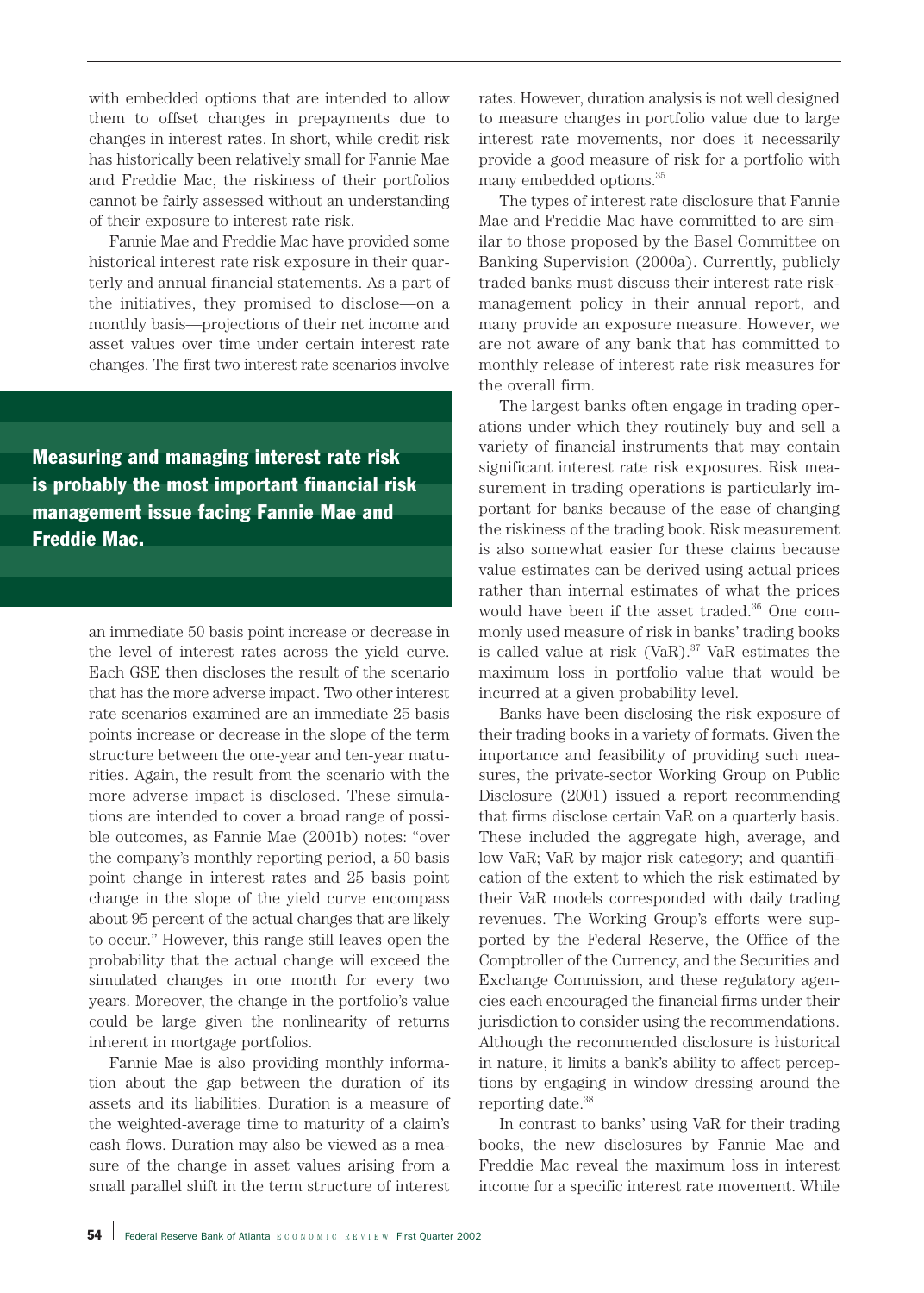VaR has its own set of limitations, it is a superior risk measure to that offered by the GSEs in their voluntary initiatives because VaR incorporates information about the entire distribution of returns rather than the values for a small set of discrete outcomes.39 The selection of a small number of possible interest rate outcomes could be misleading when a firm's change in value is not a linear (and possibly not even a monotonic) function of changes in interest rates. For example, a financial institution could be perfectly hedged against a 50 basis point increase in interest rates but might suffer substantial losses from a 40 or 75 basis point movement. $40$ 

VaR, like the portfolio-market-value-sensitivity (PMVS) measure used by Freddie Mac, also has an important advantage over the net-interest-incomeat-risk measure used by Fannie Mae. Net interest income is an accounting measure that may not fully reflect changes in market values whereas both VaR and PMVS seek to measure market values. Fannie Mae partially compensates for this limitation by giving the change in net interest income over both one- and four-year horizons. However, market value is a more accurate indicator of financial health as the thrift debacle in the 1980s demonstrated.<sup>41</sup>

Measuring and managing interest rate risk is probably the most important financial risk management issue facing Fannie Mae and Freddie Mac. The new disclosures will provide financial market participants with new information about some aspects of the GSEs' rate exposure. However, the interest

rate disclosures focus only on a small set of interest rate outcomes and may fairly reflect exposure around these outcomes. The use of measures that more fully reflect the range of exposures and that focus on market values would reduce the potential gap between the information in the voluntary disclosures and the true extent of each GSE's interest rate exposure.

**Annual rating.** Fannie Mae and Freddie Mac have committed to obtain and disclose an annual rating of their risk to the government from a nationally recognized statistical rating organization (NRSRO).42 Both GSEs have obtained such ratings from Standard and Poor's (S&P). The benefit to the OFHEO of this rating is not obvious because the supervisor should have at least as good access to the underlying information as the rating agencies. However, the rating signal may help other analysts that are monitoring the performance of the GSEs.

Banking organizations are not currently required to obtain such a rating, but any bank that wishes to publicly issue a debt obligation will almost surely obtain a rating for its debt. As a result, virtually all large banking organizations have ratings for the parent or some subsidiary or both.

The information content of the NRSROs' ratings is most easily understood in the context of a nonfinancial firm issuing a bond to private investors. In this case, the rating focuses exclusively on the credit quality of the issuer; an important contribution of the rating is that the rater's credibility with investors can

35. See Cohen (1993) for a discussion of duration analysis and its limitations.

<sup>36.</sup> Markets for many bank loans held outside the trading book, that is, in the "banking book," are either nonexistent or have existed for only a relatively short period of time.

<sup>37.</sup> See Simons (1996) for a general discussion of value at risk. Jorion (2001) analyzes the value of bank disclosures of value at risk. As part of risk management, banks also routinely engage in stress testing in which they analyze their exposure to extreme (and prolonged) market movements. Further, some banks disclose the worst-case results from such tests. However, such disclosures typically do not include information on the scenario generating the worst-case results, and the worst-case scenario will likely vary over time with changes in the bank's portfolio.

<sup>38.</sup> While any firm may engage in window dressing, it is especially easy for financial firms because they can enter short-term transactions that are effective over a reporting date but expire shortly thereafter.

<sup>39.</sup> One limitation of VaR is that it does not provide any measure of the probability of losses substantially in excess of its VaR. For example, the VaR indicating the maximum loss that will occur with 5 percent probability provides only a lower bound on the loss that will occur with 1 percent probability.

<sup>40.</sup> Fannie Mae and Freddie Mac also provide some analysis of changes in the market value of their portfolios in their annual reports. Fannie Mae's 2000 annual report discloses its market value exposure to a 100 basis point shift in the term structure of interest rates. Similarly, Freddie Mac discloses the sensitivity of its portfolio market value to an immediate 50 basis point shift in the term structure and also provides a chart showing the number of business days of varying degrees of exposure over the prior year. These disclosures are similar to banks' VaR disclosures in that they focus on market values, but, unlike the VaR disclosures, they provide information for only two possible interest rate scenarios.

<sup>41.</sup> See Kane (1989) for a discussion of the importance of focusing on the economic values of portfolios rather than on accounting values such as net income.

<sup>42.</sup> NRSROs are more commonly referred to in the bond markets as the "rating agencies," such as Moody's and Standard and Poor's. Freddie Mac (2001a) extended its promise and says that Standard and Poor's will update ratings on a continuous or "surveillance" basis.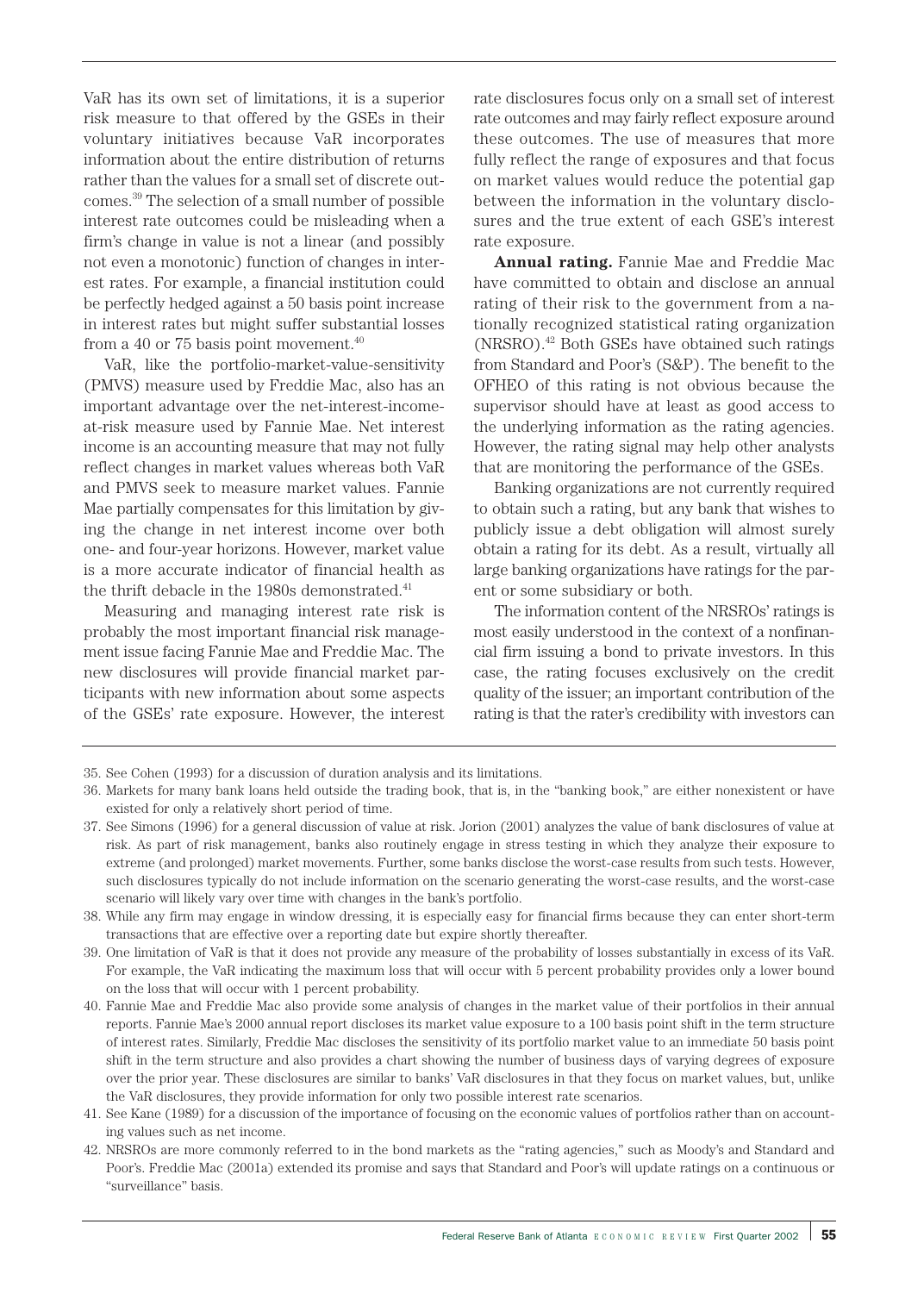enhance the bond's marketability. The ratings of the GSEs' risk to the government is different in that the GSEs have an extensive relationship to the government and the rating is intended for the government's use. Both of these differences have the potential to change the information contained in the rating.

In describing S&P's methodology for the standalone rating of GSEs, Beers and others (2001) note that governments are often intricately involved with GSEs in ways that both enhance and constrain their financial performance. In these cases, the authors argue that "assuming a sudden and complete stripping away of all forms of government influence may be neither practical nor informative." Instead, Beers and others (2001) say that stand-alone ratings are done on the "basis of that entity's existing business profile and financial position, including whatever government support or intervention the entity typically enjoys in the normal course of business, but excluding credit for any extraordinary government assistance that might be expected in the event of a crisis." Thus, while the stand-alone ratings of Fannie Mae and Freddie Mac contain additional information about their respective credit quality, the term "stand-alone" needs to be understood in the context of all of the normal benefits and costs the two firms receive as a result of being government sponsored.

The issue of relying on NRSRO ratings primarily for regulatory purposes, rather than to inform private investors, has arisen in the context of banking regulations. The Basel Committee on Banking Supervision (2000a) has proposed the use of NRSRO credit ratings of a bank's large counterparties to set capital requirements under the "standardized approach." <sup>43</sup> Many independent analysts have expressed concern about this proposal because it could create a conflict of interest.<sup>44</sup> Specifically, NRSROs are paid for their ratings by the borrower and therefore have an incentive to assign higher ratings than are merited. The primary inducement for NRSROs to provide accurate ratings is that investors would stop using these ratings if the information on borrowers' riskiness were not accurate. However, if the principal user of some ratings were a government agency, then an NRSRO would not face such market pressure. Thus, supervisory reliance on credit ratings could undercut these ratings' objectivity and accuracy.

The use of ratings to evaluate the risk to the federal government from Fannie Mae and Freddie Mac poses a similar problem. First, the buyer of the rating is the party with the greatest incentive to demand an inflated rating. Second, the rating is produced for the benefit of the government overseer and not

private sector participants, who may continue to focus on the implicit guarantee. These arguments do not imply that the NRSRO would face no consequences from issuing too high a rating. Financial distress on the part of one of the GSEs would be a widely followed event. A credit rating that did not accurately reflect the GSE's problems would likely generate substantial adverse publicity for the NRSRO and might raise concern about the quality of the agency's other ratings.

Thus, the ratings of Fannie Mae and Freddie Mac likely will convey some useful information to outside analysts. However, the information content of the ratings may be misunderstood unless the user realizes that the ratings are prepared on different terms and for a different audience than the NRSROs' typical ratings.

**Interim risk-based capital stress test.** Fannie Mae and Freddie Mac also promised to implement a version of the OFHEO's proposed risk-based capital rule and to announce the calculated risk-based capital ratios. The two GSEs used the original OFHEO risk-based capital stress test model with some adjustments to reflect their suggested revisions. These revisions primarily relate to aspects of the risk-based capital proposal that the two firms believed overestimated their risks and hence their required capital. The commitment to announce calculated risk-based capital ratios expired when the OFHEO published its final risk-based capital rule on September 13, 2001. Nevertheless, the two GSEs appear to be continuing to provide updates until the final rule becomes legally binding one year after publication. The final rule incorporates some of the two firms' proposed adjustments.

In a related development, Stiglitz, Orszag, and Orszag (2002) argue that the probability that the government will be called upon to assist one of the two GSEs is extremely low given the risk-based capital standard imposed on Fannie Mae and Freddie Mac. The version of the standard they focus on specifies a stress test of a 600 basis point movement upward and a 600 basis point movement downward in the ten-year constant maturity Treasury rate, and it includes specific assumptions about the movement of the rest of the yield curve.45 When the paper simulated three million interest rate scenarios from a variety of starting points, in only 0.01 percent of the simulations did interest rates fall 600 basis points and remain down for ten years. The proportion of scenarios with upward movements of 600 basis point that last for ten years is substantially lower. None of their simulations resulted in the combination of a 600 basis point movement and the related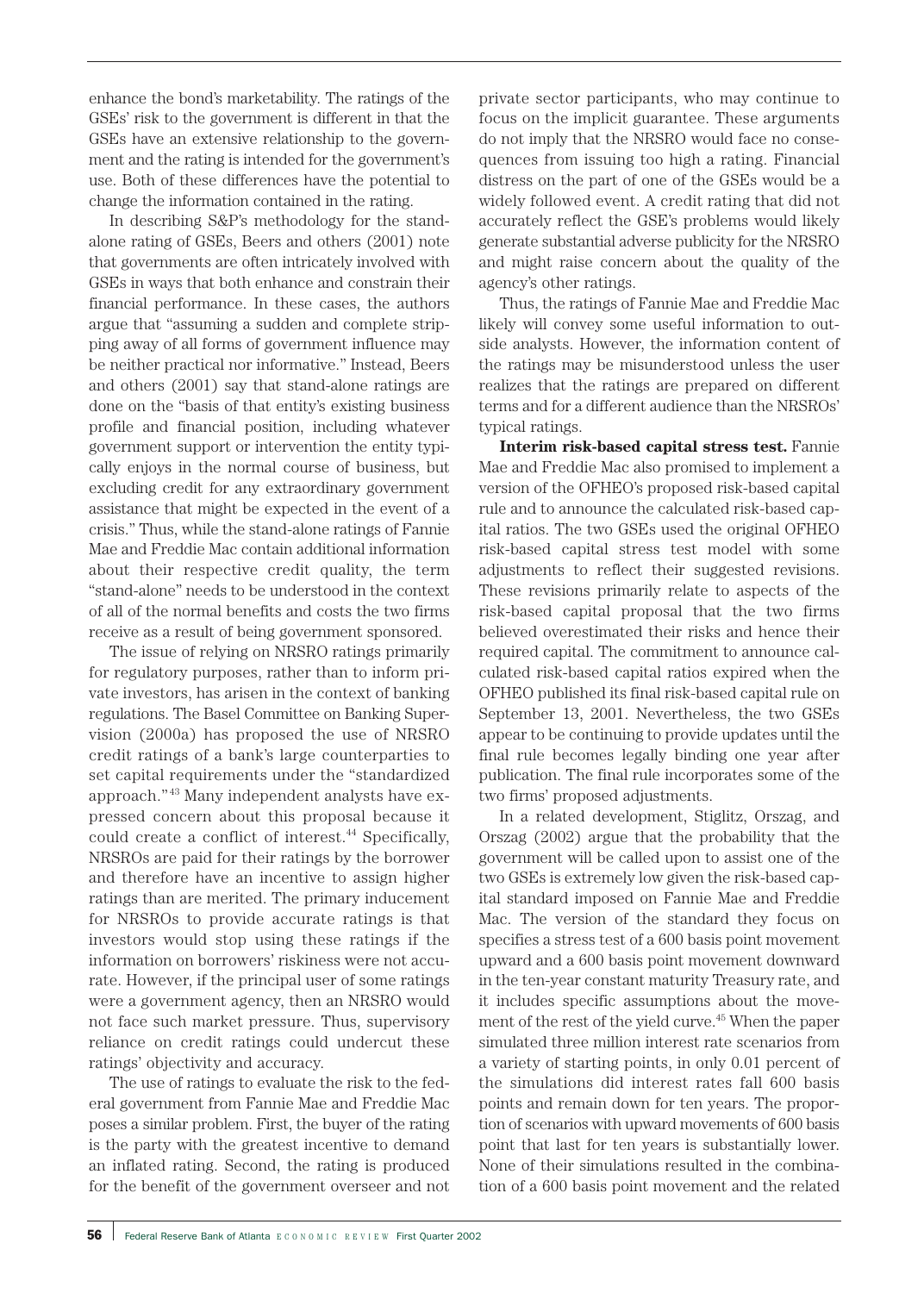yield curve change specified in the risk-based capital standard. Given the results of their analysis, Stiglitz, Orszag, and Orszag (2002, 6) conclude that if "the GSEs hold sufficient capital to withstand the stress test, the implication is that the expected cost to the government of providing an explicit government guarantee on \$1 trillion in GSE debt is just \$2 million."

While the exact probability estimates of Stiglitz, Orszag, and Orszag (2002) depend on their specific interest rate model, the probability of a 600 basis point shock that lasts ten years is likely to be remote in any model calibrated to the historical movements of the U.S. term structure. However, as was previously discussed, a financial firm may be perfectly hedged to a 600 basis point movement but be at substantial risk from a smaller movement. For example, a firm could buy a deep-out-of-the-money option to cover the losses from any movement greater than 575 basis points but be exposed to crippling losses from a  $500$  basis point movement.<sup>46</sup> Thus, even if the two GSEs could withstand a 600 basis point movement and the probability of a larger movement is tiny, these factors would not necessarily imply that the GSEs' risk of default is virtually zero. The use of an interest rate risk measure that more fully reflects the losses from a range of interest rate scenarios would help avoid the pitfalls associated with analyzing any single interest rate scenario.47

**Implications of the new disclosures.** Fannie Mae and Freddie Mac, like commercial banks, have enhanced their disclosures. However, room for improvement remains for both the banks and the two GSEs.48 An important part of any package to improve disclosure should be a reduction in the disclosing firm's ability to manage its reported risk figures in a way that understates its risk exposure.<sup>49</sup>

For banks, credit risk is typically their most important exposure, suggesting that good measures of credit risk are especially important for them. For Fannie Mae and Freddie Mac, interest rate risk is most important, and there are opportunities for improving their disclosure in this area. In particular, the public's understanding of the GSEs' interest rate risk exposure would be improved by the reporting of measures that reveal more about the distribution of risks, such as those produced by VaR. The understanding of Fannie Mae's risk exposure could also be improved by a focus on market values rather than accounting values, as is currently done by Freddie Mac.

#### **Conclusions**

I n 2000, Fannie Mae and Freddie Mac announced a series of voluntary initiatives intended to improve their financial stability and make their risk positions more transparent. The initiative to regularly issue subordinated debt provides a cushion to protect senior debtholders. The extent to which this debt accurately conveys market perceptions of the firms' risk will depend on the extent to which investors believe the subordinated debt also has an implicit guarantee.

A second initiative by Fannie Mae and Freddie Mac would enhance their liquidity position. While liquidity is important to all firms, the GSEs' comparison of their initiative with international standards for banks seems misplaced. Liquidity management is

49. Accurate disclosure may be especially important for firms regulated and backed by the government. Kane (1997) discusses the reasons for (and danger of) government officials accepting misleading disclosures.

<sup>43.</sup> Under the Basel Committee's (2000a) proposal for internationally active banks, an institution may choose to use an internal ratings-based approach if its system passes certain standards. Otherwise, the banks must use the standardized approach, in which the supervisors supply the risk weightings for various categories of assets based in part on NRSRO credit ratings.

<sup>44.</sup> For example, see the Shadow Financial Regulatory Committee (2001a). Concerns have also been expressed by the rating agencies themselves—for example, Moody's Investor Services (2000).

<sup>45.</sup> The Federal Housing Enterprises Financial Safety and Soundness Act of 1992 actual standard allows the consideration of smaller declines in interest rates and greater increases in interest rates, depending on the level of interest rates over the prior three years.

<sup>46.</sup> Fannie Mae failed the then current version of the OFHEO's proposed risk-based capital regulation by \$3.68 billion on June 30, 1997. In 1999 congressional testimony, the acting OFHEO Director Mark Kinsey quotes Fannie Mae's chief financial officer as stating that the risk could be reduced "in a variety of ways at an annual cost of about \$70 million." He further quotes Fannie Mae's CFO as saying that investors would "see no perceptible change in the company's future financial performance" as a result of it complying with the capital standard. While Kinsey does not elaborate on the "variety of ways" of solving a \$3.68 billion capital gap with an annual expenditure of \$70 million, the use of various types of financial contracts that include deep-out-of-the-money options would be one low-cost method that would not necessarily impose other significant changes on the firm's financial performance. Indeed, Stiglitz, Orszag, and Orszag's (2002) results explain why options to cover such extreme movements would be relatively low cost. The probability that interest rates will move sufficiently to bring these options into the money is extremely low.

<sup>47.</sup> As was the case with the interest rate risk disclosures, one possible alternative measure is VaR.

<sup>48.</sup> See Eisenbeis and Wall (2002) for a discussion of the importance of improved transparency of banks.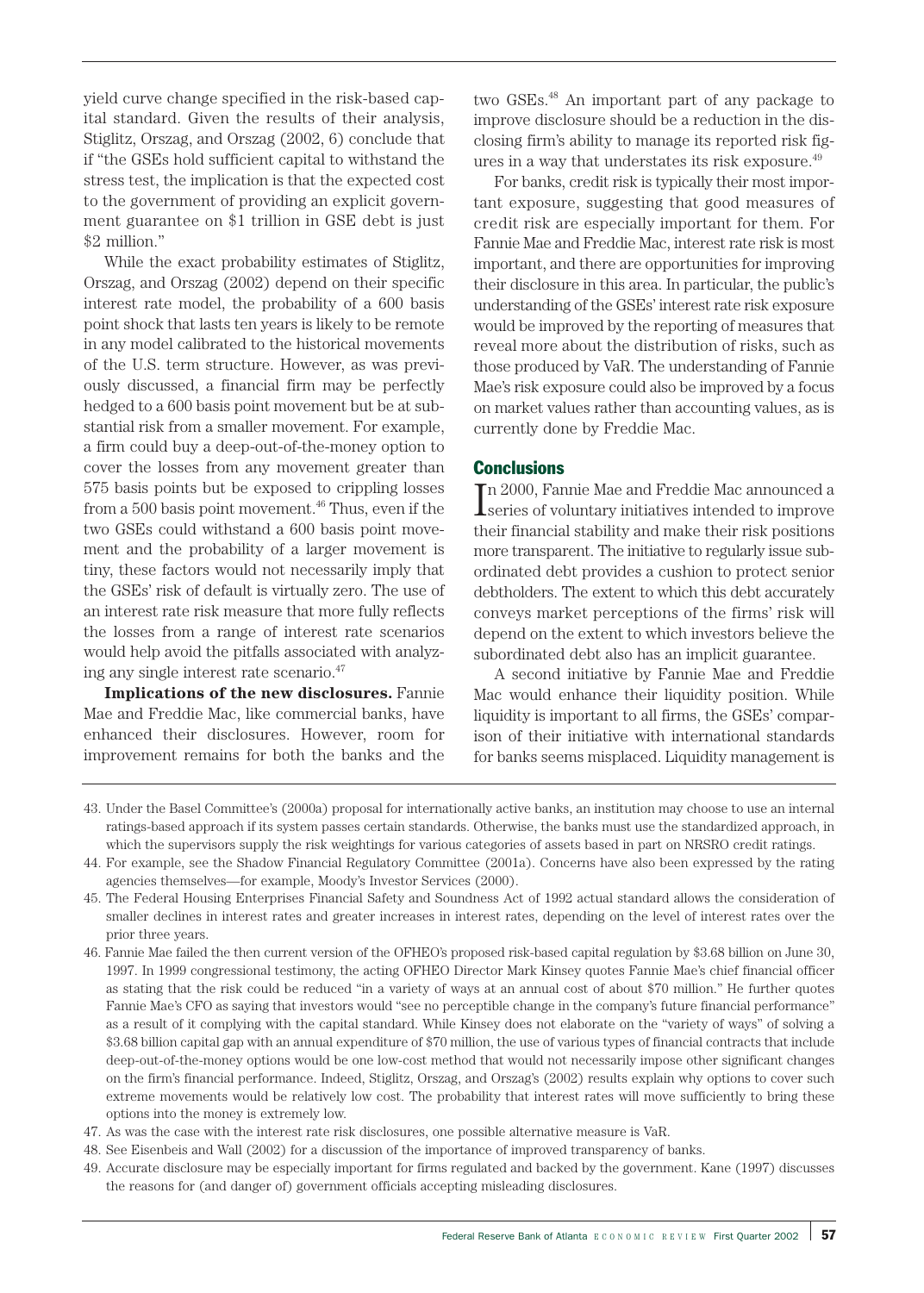a core function of commercial banks because their assets and liabilities are short-term, but the GSEs' assets and liabilities are longer-term. Furthermore, the nonmortgage investment portfolios that Fannie Mae and Freddie Mac maintain have been criticized by some because the GSEs preferred credit market access generates credit spread profits.

Finally, the remaining four initiatives are intended to improve the transparency of Fannie Mae and Freddie Mac. These initiatives will add to the information available to market participants on the two GSEs. However, the scenario-based interest rate risk measure used in the disclosure initiative is not as comprehensive as would be desirable.

#### REFERENCES

Amihud, Yakov, and Hiam Mendelson. 1991. Liquidity, maturity, and the yields on U.S. Treasury securities. *Journal of Finance* 46 (September): 1411–25.

Basel Committee on Banking Supervision. 2000a. *A new capital adequacy framework: Consultative paper issued by the Basel Committee on Banking Supervision*. Basel: Bank for International Settlements.

———. 2000b. *Sound practices for managing liquidity in banking organisations.* Basel: Bank for International Settlements.

Bean, S. Blair, and John F. Bovenzi. 1998. Treatment of uninsured depositors and other receivership creditors. In *Managing the crisis: The FDIC and RTC experience 1980–1994,* 243–62. Washington: Federal Deposit Insurance Corporation.

Beers, David T., Marie Cavanaugh, Paul Coughlin, and Michael Petit. 2001. Revised rating methodology for government-supported entities. Standard and Poor's. <www.standardandpoors.com/ResourceCenter/Ratings Criteria/CorporateFinance/articles/030501\_DistressAnd Default.html> (February 1, 2002).

Benston, George J., and George G. Kaufman. 1997. FDICIA after five years. *Journal of Economic Perspectives* 11 (Summer): 139–58.

Birchler, Urs W., and Diana Hancock. 2000. What does the yield on subordinated bank debt measure? Board of Governors of the Federal Reserve System, unpublished working paper, August.

Board of Governors of the Federal Reserve System (BOG). 1999. Using SND as an instrument of market discipline. Report of the Study Group on Subordinated Notes and Debentures, System Staff Study No. 172, December.

Board of Governors of the Federal Reserve System and U.S. Department of Treasury. 2000. *The feasibility and desirability of mandatory subordinated debt*. Washington, D.C.: Board of Governors of the Federal Reserve System.

Boughey, Simon, and Chris O'Leary. 2000. Amid 30-year benchmark uncertainty, in steps the ever-ambitious Fannie Mae. *Investment Dealer's Digest* 66 (February 14): 3–4.

Calomiris, Charles W., and Peter J. Wallison. 2001. Subordinated debt issuance by Fannie, Freddie falls short. *American Banker*, May 11.

Carnell, Richard S. 2001. Federal deposit insurance versus federal sponsorship of Fannie Mae and Freddie Mac: The structure of the subsidy. In *Proceedings: Conference on Bank Structure and Competition*. Chicago: Federal Reserve Bank of Chicago.

Christenson, Arne. 2001. Bashers of the GSEs' debt program "fall short" by ignoring the obvious. *American Banker*, May 25.

Clow, Robert. 1999. Fannie's footwork. *Institutional Investor* 33 (January): 64–65.

Cohen, Hugh. 1993. Beyond duration: Measuring interest rate exposure. Federal Reserve Bank of Atlanta *Economic Review* 78 (March/April): 23–31.

Eisenbeis, Robert A., and Larry D. Wall. 2002. Reforming deposit insurance and FDICIA. Federal Reserve Bank of Atlanta *Economic Review* 87 (First Quarter ): 1–16.

*Euroweek*. (2000). Agencies: Pace of change hots up. (January Review of the Year): 82–85.

Evanoff, Douglas D., and Larry D.Wall. 2000. Subordinated debt as bank capital: A proposal for regulatory reform. Federal Reserve Bank of Chicago *Economic Perspectives* 24 (Second Quarter): 40–53.

Fahey, Noel. 2001. Fannie Mae's subordinated debt program. Unpublished working paper, April 27. <www.fanniemae.com/global/pdf/initiatives/sixvoluntary/ subdebt/042701.pdf> (March 1, 2002).

Falcon, Armando. 2000. Speech by the Honorable Armando Falcon Jr. at the Mortgage Bankers Association of America Washington Leadership Conference, October 31. <www.ofheo.gov/docs/#press> (February 13, 2002).

Fannie Mae. 2001a. Introduction of Fannie Mae's Subordinated Benchmark Notes®—A new asset class resulting from an innovative approach to increased market discipline. *Funding Notes* 6 (January): 1–8.

———. 2001b. Fannie Mae announces full implementation of October 2000 voluntary initiatives; publishes interest rate risk and credit risk results of selfimplementation of risk-based capital test. Fannie Mae News Release, March 26. <www.fanniemae.com/ newsreleases/2001/1209.jhtml>.

———. 2001c. Fannie Mae investment notes universal debt facility. *Offering Circular Supplement*, May 10.